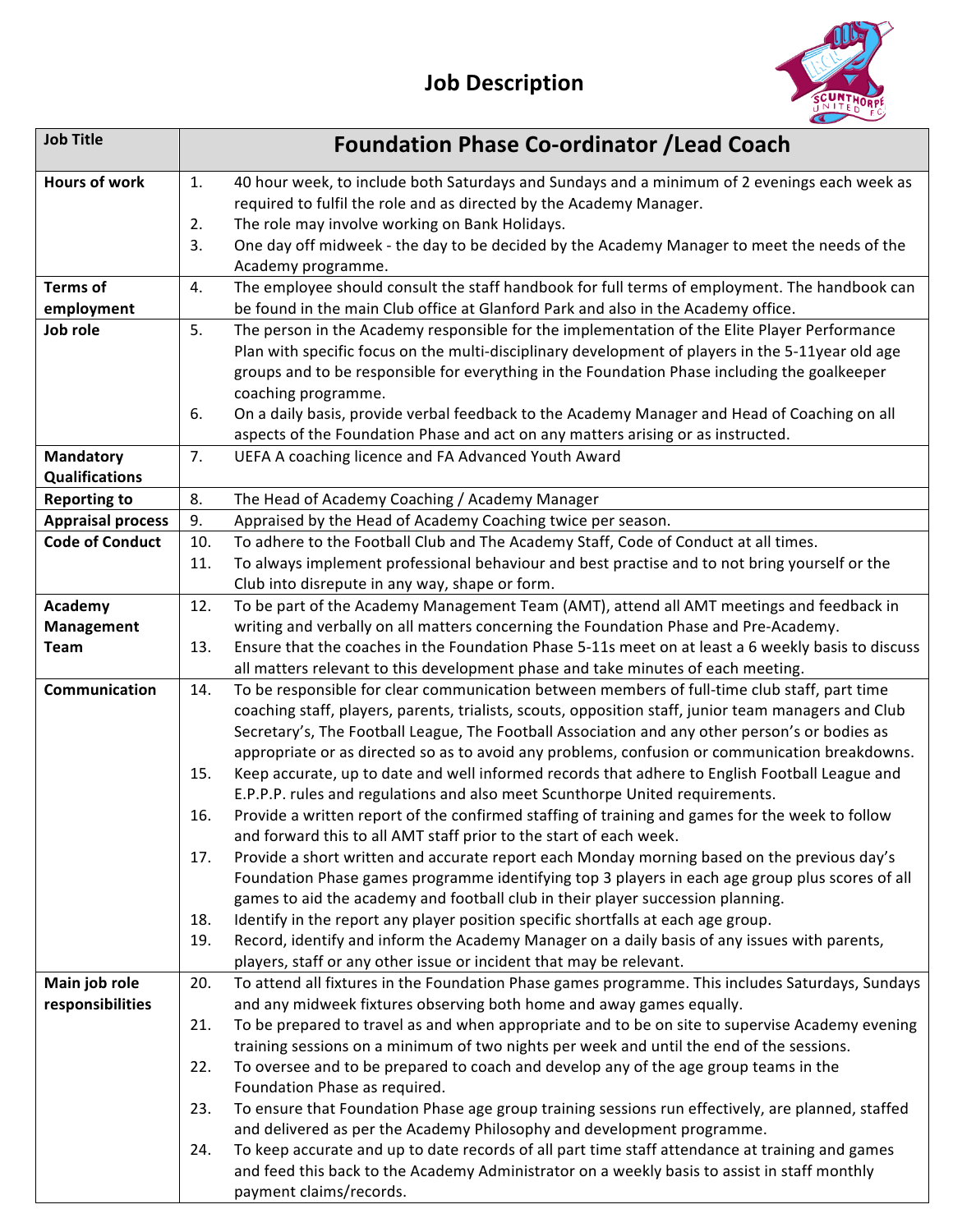| Administration            | 25. | Take full responsibility to ensure that all administrative duties connected to the 5-11 Foundation<br>Phase programme and Development Centres are completed in an efficient manner |
|---------------------------|-----|------------------------------------------------------------------------------------------------------------------------------------------------------------------------------------|
| <b>Computer skills</b>    | 26. | Must be adept in use of computer systems including Excel, Word, and Power Point to basic level                                                                                     |
|                           |     | with an excellent knowledge of internet and email.                                                                                                                                 |
| $2nd$ jobs /              | 27. | Second jobs and or University courses can only be taken on your day off or time off from                                                                                           |
| <b>University</b>         |     | Scunthorpe United Academy and must not conflict with this your main job. If there is a conflict this                                                                               |
| courses                   |     | job must come first.                                                                                                                                                               |
| Continued                 | 28. | Must undertake Continued Professional Development organised by the Club.                                                                                                           |
| Professional              | 29. | Must attend at least 5 hours of in-service training to be provided by the Football Association every                                                                               |
| <b>Development</b>        |     | year for license maintenance.                                                                                                                                                      |
|                           | 30. | Must attend all Football League C.P.D events.                                                                                                                                      |
|                           | 31. | Must attend any other C.P.D. events as directed by The Academy Manager.                                                                                                            |
| <b>Club &amp; Academy</b> | 32. | Ensure that the Philosophy, Culture and Values of the Football Club and the Academy are                                                                                            |
| Philosophy,               |     | communicated to the age group coaches, players and parents each season by means of CPD                                                                                             |
| culture, values           |     | events.                                                                                                                                                                            |
| Departmental              | 33. | Ensure that the Foundation Phase Performance Targets are set by 1 <sup>st</sup> August of each season and                                                                          |
| <b>Performance</b>        |     | that these are formally reviewed, measured and reviewed at every AMT meeting.                                                                                                      |
| <b>Targets</b>            | 34. | The departments progress against targets must be recorded in the Foundation Phase half year                                                                                        |
|                           |     | reports.                                                                                                                                                                           |
| <b>Coaching</b>           | 35. | Ensure that the Foundation Phase age groups weekly technical coaching hours meet the                                                                                               |
| <b>Technical Hours</b>    |     | requirements of the E.P.P.P and of the Club/Academy cat 3 status.                                                                                                                  |
|                           |     |                                                                                                                                                                                    |
| Macro, meso and           | 36. | The coaching programme must be delivered over a 40 week season to meet the macro, meso and                                                                                         |
| micro cycle of            |     | micro cycle of coaching.                                                                                                                                                           |
| training                  |     |                                                                                                                                                                                    |
| <b>Futsal</b>             | 37. | It is the Foundation Phase Co-ordinator / Lead Coaches responsibility to ensure that Futsal is                                                                                     |
|                           |     | delivered in the Foundation Phase Development programme on a weekly basis.                                                                                                         |
| <b>CPD staff events</b>   | 38. | Work closely with the Head of Academy Coaching to ensure that there is a programme of informal                                                                                     |
|                           |     | education events that are delivered to the players and parents in the Foundation Phase. These will                                                                                 |
|                           |     | include subjects such as the following:                                                                                                                                            |
|                           |     | Diet & nutrition, Football terminology, individual learning styles, Individual learning plans, Use of                                                                              |
|                           |     | the Performance Management Application (PMA), values of the club/academy, respect the                                                                                              |
|                           |     | referee, drugs, alcohol, gambling awareness, school educational attainment, academy parent                                                                                         |
|                           |     | expectations, etc                                                                                                                                                                  |
| <b>Player profiles</b>    | 39. | Develop player profiles that are both age and position specific that indicate the attributes                                                                                       |
|                           |     | required for each player in technical, physical, tactical, social and psychological areas.                                                                                         |
|                           |     |                                                                                                                                                                                    |
| <b>Learning</b>           | 40. | Ensure that individual learning objectives that are linked to the coaching and games programme                                                                                     |
| objectives                |     | are clearly communicated to the players before every coaching session/game.                                                                                                        |
| <b>Coaching/ Games</b>    |     |                                                                                                                                                                                    |
| Create a positive         | 41. | The Foundation Phase Lead Coach should create a positive learning environment where players                                                                                        |
| Learning                  |     | are given the opportunity to learn and to express themselves without the fear of mistakes, failure                                                                                 |
| <b>Environment</b>        |     | or the fear of losing.                                                                                                                                                             |
|                           | 42. | The environment must :                                                                                                                                                             |
|                           | 43. | Offer choices to the players.                                                                                                                                                      |
|                           | 44. | Be inclusive.                                                                                                                                                                      |
|                           | 45. | Be player-driven.                                                                                                                                                                  |
|                           | 46. | Be safe.                                                                                                                                                                           |
|                           | 47. | Be enjoyable.                                                                                                                                                                      |
|                           | 48. | Be challenging.                                                                                                                                                                    |
|                           | 49. | Be equitable.                                                                                                                                                                      |
|                           | 50. | Give the players ownership                                                                                                                                                         |
|                           | 51. | Ensure that all 12 weekly Player Development Reviews are completed as required by the E.P.P.P                                                                                      |
| <b>Player reviews</b>     |     | and upload the Player Development Reviews to the individual players Performance Clock/PMA.                                                                                         |
|                           |     |                                                                                                                                                                                    |

H.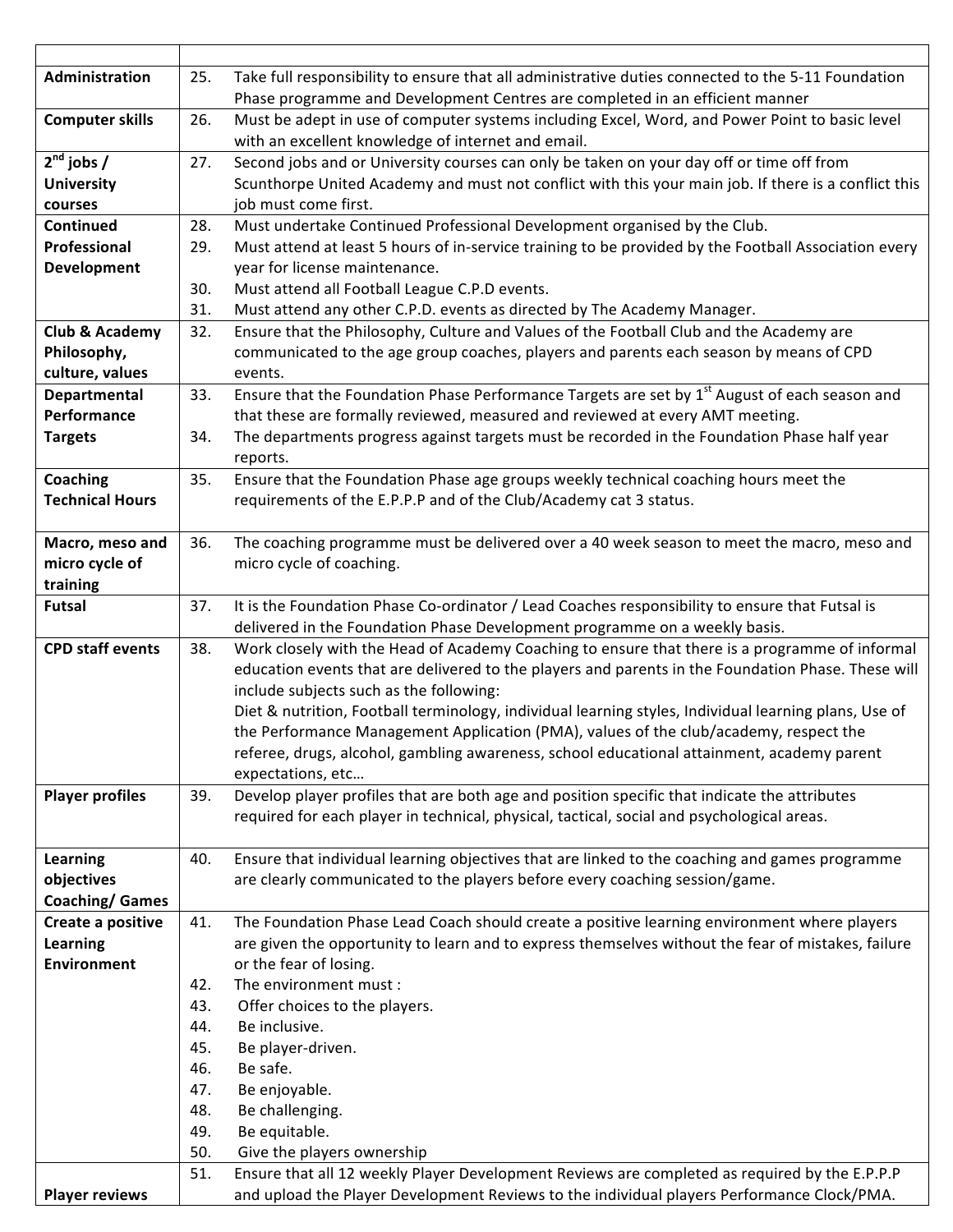| <b>Formal</b>             | 52. | A minimum of 2 formal performance reviews should be held every season with the age group                |
|---------------------------|-----|---------------------------------------------------------------------------------------------------------|
| Performance               |     | coach and the player/parent and all information must be recorded on the players PMA.                    |
| Reviews / PMA             | 53. | A standardised protocol should be set and this should be communicated to the parent in advance          |
|                           |     | of the review.                                                                                          |
|                           | 54. | Work closely with the Academy Administrator to ensure that the end of season procedure is               |
|                           |     | completed and that all players in the Foundation Phase are informed of retain or release in a           |
|                           |     | professional manner by completing the Football League Form 30.                                          |
| <b>Physical Testing</b>   | 55. | Work closely with The Head of Sports Science to ensure that all of the players in the Foundation        |
|                           |     | Phase are tested physically at least twice each season and that the testing meets the requirements      |
|                           |     | of the Elite Player Performance Plan.                                                                   |
| <b>Transition of</b>      | 56. | Work closely with the Youth Development Phase Co-ordinator / Lead Coach and the Head of                 |
| players                   |     | Coaching to ensure a smooth transition of players between the two phases and provide a written          |
|                           |     | report on each player at the end of each season.                                                        |
|                           | 57. | Monitor and record the transition of players through the Foundation Phase in to the Youth               |
|                           |     | Development Phase and include the figures in your half year reports.                                    |
|                           |     |                                                                                                         |
| <b>Scouting and</b>       | 58. | Liaise with The Head of Academy Scouting & Recruitment with regards to all scouting activity in         |
| Recruitment               |     | the Foundation Phase.                                                                                   |
|                           | 59. | Ensure all trialist information is communicated to age group coaches prior to the commencement          |
|                           |     | of any trials to include start and end trial dates.                                                     |
|                           | 60. | Implement a trialist induction process and ensure that every trialist has an induction prior to the     |
|                           |     | commencement of their trial.                                                                            |
|                           | 61. | Ensure coaches hold a 1:1 meeting with the trialist and his parents at the end of the player's trial    |
|                           |     | to give official feedback and the decision to sign the player or not.                                   |
|                           |     |                                                                                                         |
| <b>Birth bias</b>         | 62. | The Foundation Phase Co-ordinator / Lead Coach should be aware of all players in the Foundation         |
| Chronological age         |     | Phase age groups who are potentially disadvantaged and are regarded as 'late developers' due to         |
| Late developers           |     | their chronological age. Set up a development group of players at age groups U9, 10, 11 that            |
|                           |     | address the birth bias issue. All players in these groups should be born May - August.                  |
| <b>Playing time</b>       | 63. | Ensure that all players in the Foundation Phase have access to at least one game per week and           |
|                           |     | subject to fitness play in at least 50% of that game.                                                   |
|                           | 64. | Ensure that all playing time is recorded on the player's performance clock and that players are         |
|                           |     | rotated and have an opportunity to play in different positions.                                         |
|                           | 65. | All players should in turn have an opportunity to start the game if they did not start in the           |
|                           |     | previous game.                                                                                          |
| <b>Goalpost safety</b>    | 66. | The person is responsible for the safety of all players and must ensure that all goals are secure       |
| and security              |     | fastened down prior to the start of any training or games.                                              |
| 1 <sup>st</sup> Team Ball | 67. | Responsible for organising and ensuring that there are a minimum of 8 ball boys for every $1st$ Team    |
| boys                      |     | home game. To attend 1 <sup>st</sup> team home games where possible and to take full responsibility for |
|                           |     | meeting the ball boys before and after games to ensure their safeguarding.                              |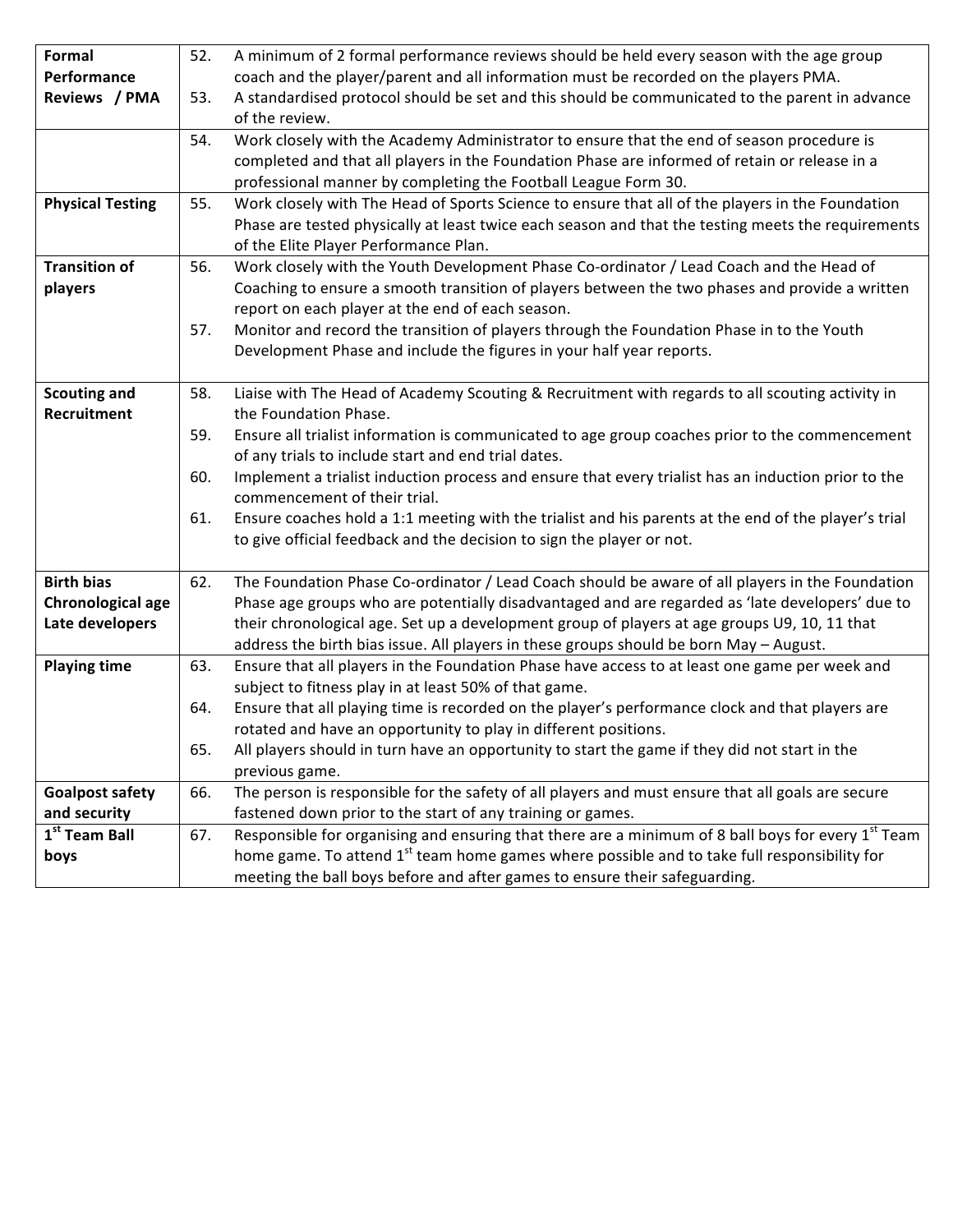## **Foundation Phase Co-ordinator / Lead Coach Pre Academy Role Requirements**

The following are a major requirement of the Foundation Phase Co-ordinator / Lead Coaches role and must be strictly adhered to and complied with at all times.

| Development        | 1. Set up and facilitate Academy Development Centres, in the following strategic areas to aid |
|--------------------|-----------------------------------------------------------------------------------------------|
| <b>Centres</b>     | local player recruitment in to the Academy starting with the 5 and 6 year olds (U6s, U7s)     |
|                    | up to and including the U11 age group.                                                        |
|                    | 1. Scunthorpe (central)                                                                       |
|                    | 2. Barton                                                                                     |
|                    | 3. Winterton                                                                                  |
|                    | 4.<br><b>Brigg</b>                                                                            |
|                    | 5. Epworth/Haxby/Belton                                                                       |
|                    | 6. Thorne                                                                                     |
|                    | 7. Goole                                                                                      |
|                    | 8. Gainsborough                                                                               |
|                    | 9. Caistor                                                                                    |
|                    | 10. Bawtry                                                                                    |
|                    | 11. Retford                                                                                   |
|                    | 12. Howden/Selby                                                                              |
|                    |                                                                                               |
|                    | 2. Centres will run for a period of 6 weeks during school term time.                          |
|                    | 3. There must always be a minimum of 6 centres that are fully active throughout the school    |
|                    | term time.                                                                                    |
|                    | 4. Centres must be set up, staffed and be fully operational by the end of September each      |
|                    | season.                                                                                       |
|                    | 5. During half term school holiday the centres must be involved in a tournament at the        |
|                    | Academy and there must be a tournament/coaching day for the players at every age              |
|                    | group.                                                                                        |
|                    | 6. Make new contacts and continually identify sports centres, schools facilities etc, where   |
|                    | new centres can be set up and can operate.                                                    |
|                    | 7. Develop relationships with local junior team managers and liaise with them with regards    |
|                    | to their players, trialists and boys attending the Development Centres.                       |
|                    | 8. Have a 'hands on' approach and to be personally prepared to coach in every Foundation      |
|                    | Centre when and where required.                                                               |
|                    | 9. Identify and recruit staff to coach in the Development centres.                            |
|                    | 10. Utilise Academy coaching staff to assist in the Development centres where required.       |
|                    | 11. Ensure that the Development Centres are operated in a professional manner, are not        |
|                    | under or overstaffed, ensure that the centres do not run at a loss.                           |
|                    | 12. Keep accurate records of all Development Centre income and expenditure and produce        |
|                    | weekly analytical spreadsheets that identify this information.                                |
|                    | 13. Formally meet with the Head of Academy Coaching on a weekly basis to discuss all          |
|                    | Development Centre players and operations to include staffing and finances.                   |
|                    | 14. Include a development centre report in all of your Academy Management Team reports.       |
|                    | 15. Include a development centre report in your two half year reports.                        |
| U8 and U7          | Set up an Advanced Development Centre for players in the Under 7 age group.<br>1.             |
| <b>Advanced</b>    | Set up an Advanced Development Centre for players in the Under 8 age group.<br>2.             |
| <b>Development</b> | Through these centres, produce, deliver and monitor an age specific coaching and<br>3.        |
| <b>Centre</b>      | development programme for the players as they have been identified as showing the most        |
|                    | potential and may be registered in the Academy under 9 squad.                                 |
|                    |                                                                                               |